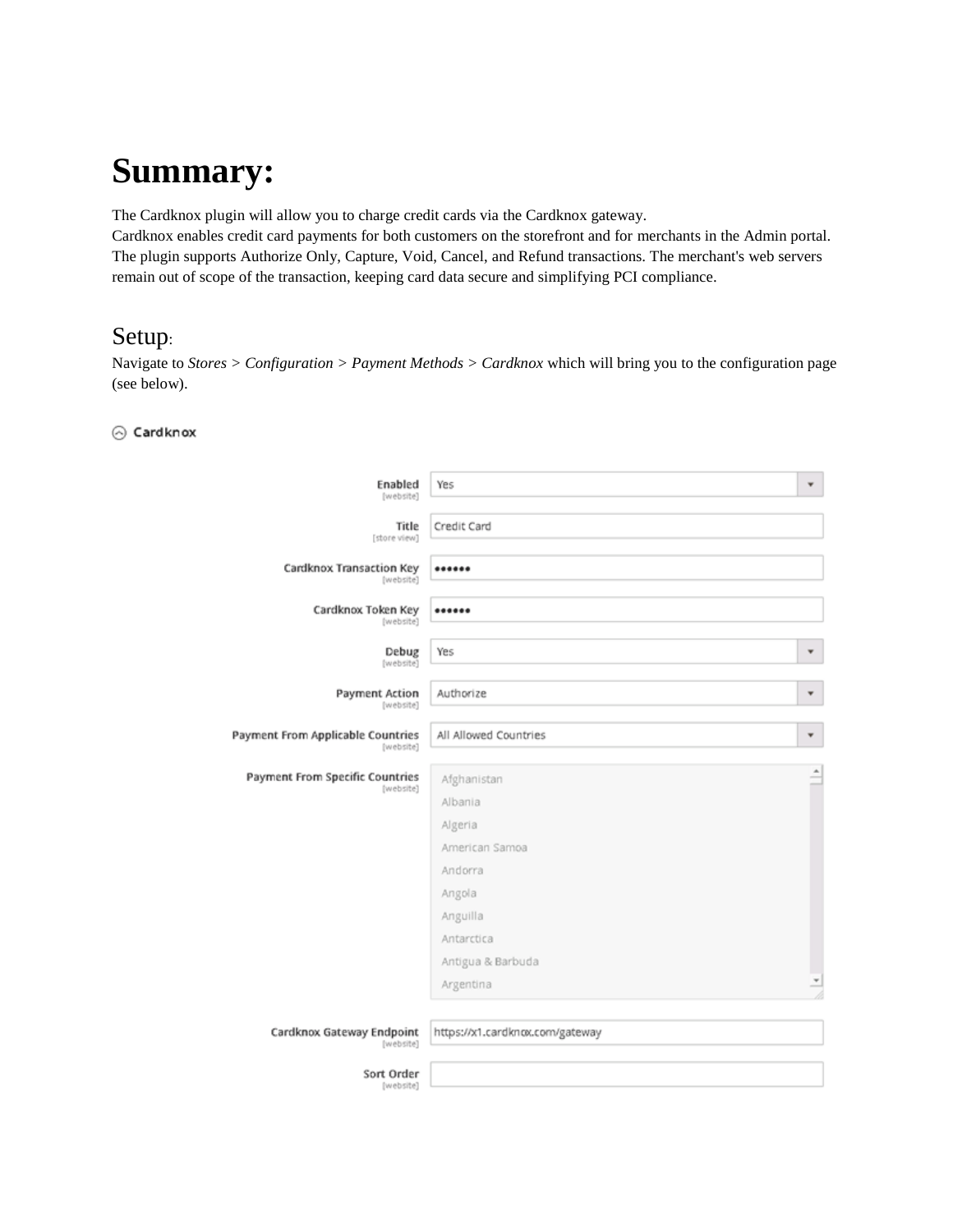## Configuration Options:

Enabled: This enables the Cardknox Module. Set to 'Yes' to enable Cardknox payments.

Title: Name of payment method. This will appear to users when selecting a payment method. We recommend selecting 'Credit Card.'

Vault Enabled: This enables the customer to save cards for later use on the site.

Vault Title: Name of vault payment method. This will appear to users when selecting a card on file. We recommend selecting 'Stored Cards.'

Cardknox Transaction Key: Your Cardknox API transaction Key(contact Cardknox Support if you do not have this information).

Cardknox Token Key: Your Cardknox token key (contact Cardknox Support if you do not have this information). Debug: Logs transaction data for troubleshooting purposes.

Payment Action: Sets the transaction payment mode. If 'Authorize' is selected, all transactions will need to be captured when invoicing an order.

Cardknox Gateway Endpoint: Cardknox URL to which transactions are routed (this setting should not be modified unless advised to do so by Cardknox Support).

Payment from Applicable Countries: Select 'Specific Countries' to only allow payment from the 'Payment From Specific Countries' whitelist.

Payment from Specific Countries: Select countries you wish to whitelist.

Sort Order: Priority of Cardknox in list of payment methods.

Usage: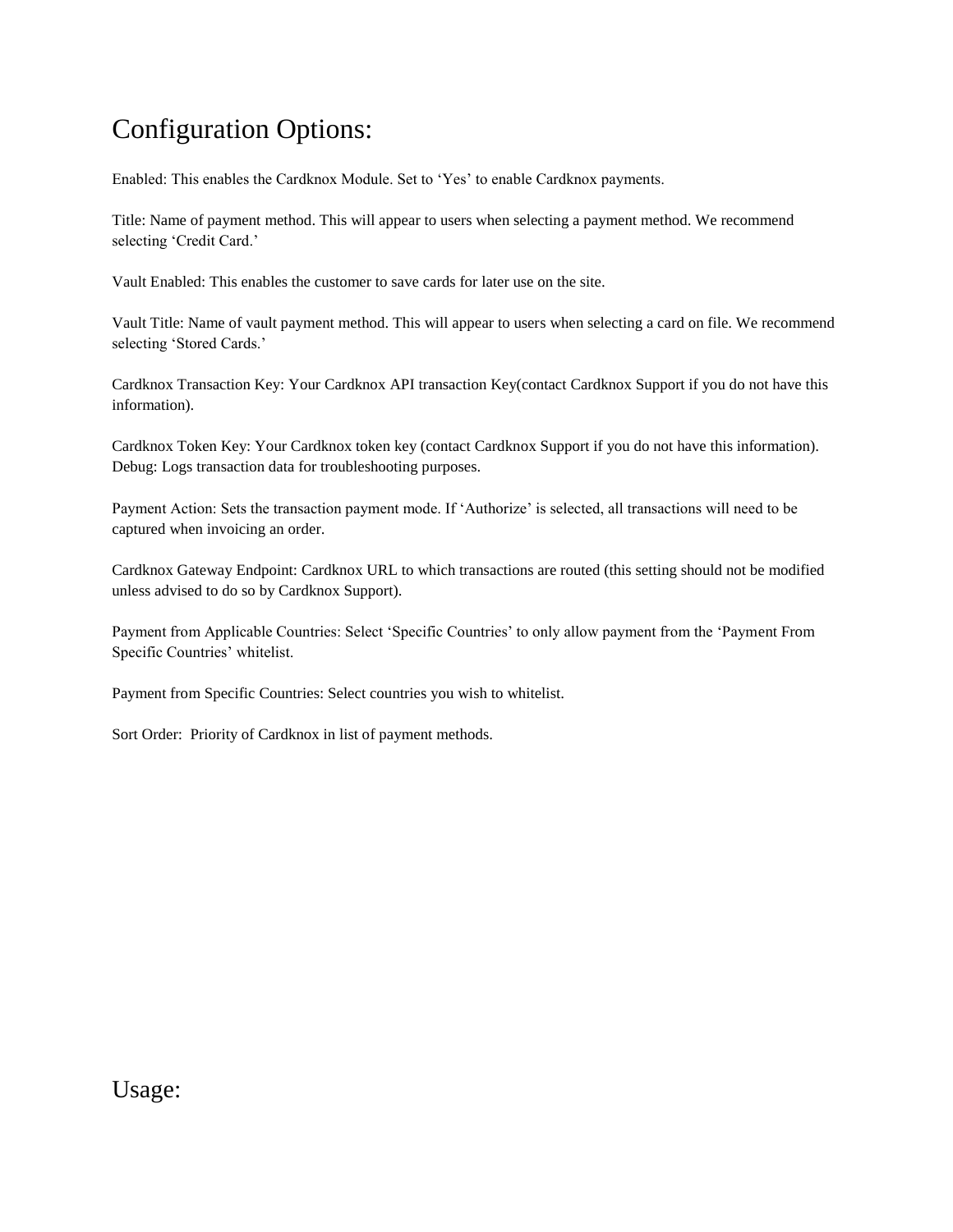### Customer:

At checkout, user selects Credit Card' as the payment method (see Title in the Configuration Options section of this document).

| Shipping                                       | Review & Payments |  |  |
|------------------------------------------------|-------------------|--|--|
| Payment Method:                                |                   |  |  |
| Credit Card                                    |                   |  |  |
| ⊠ My billing and shipping address are the same |                   |  |  |
| Joe Cohen<br>123                               |                   |  |  |
| Main St., Minnesota 1234322                    |                   |  |  |
| United States                                  |                   |  |  |
| 654-654-8974                                   |                   |  |  |
| Card Number                                    |                   |  |  |
| Card Number                                    |                   |  |  |
| Expiration Date *                              |                   |  |  |
| Month                                          | Year              |  |  |
| Card Verification Number                       |                   |  |  |
| CVV                                            |                   |  |  |

Place Order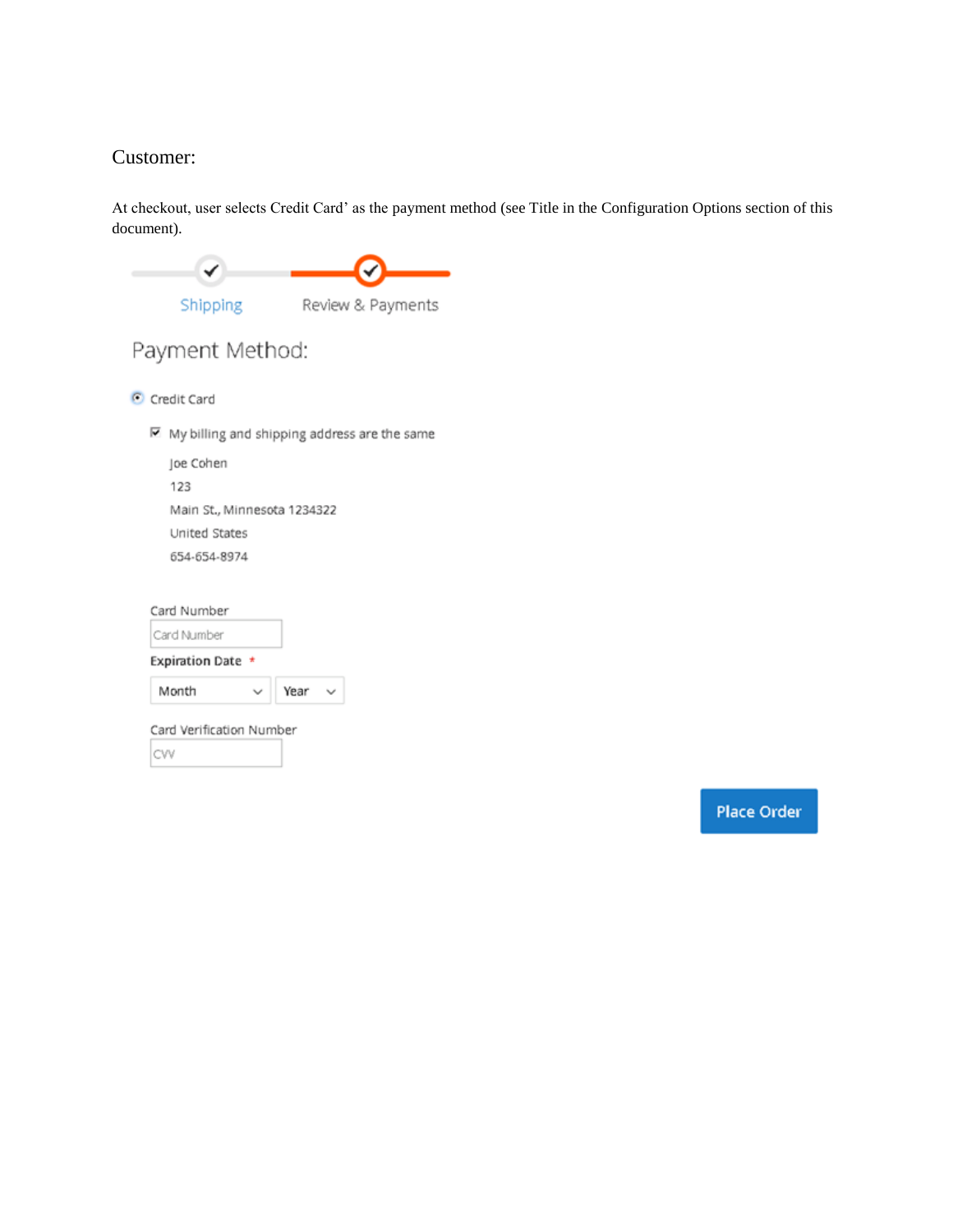Merchant:

### **New Order:**

Select Credit Card as the payment method in the Payment & Shipping Information section (see Title in the Configuration Options section of this document).

### Payment & Shipping Information

| Year |                            |
|------|----------------------------|
|      | * Card Verification Number |

### Capture:

If 'Authorize' is selected as the Payment Action in the Cardknox module settings (see Payment Actions in the Configuration Options section of this document), select 'Capture Online' to capture the transaction before submitting the invoice. Please note that previously voided transactions cannot be captured and will result in an error.

| <b>Grand Total</b>                        |
|-------------------------------------------|
| Amount                                    |
| Capture Online<br>$\overline{\mathbf{v}}$ |
| Append Comments                           |
| Email Copy of Invoice                     |
|                                           |
|                                           |

Void: